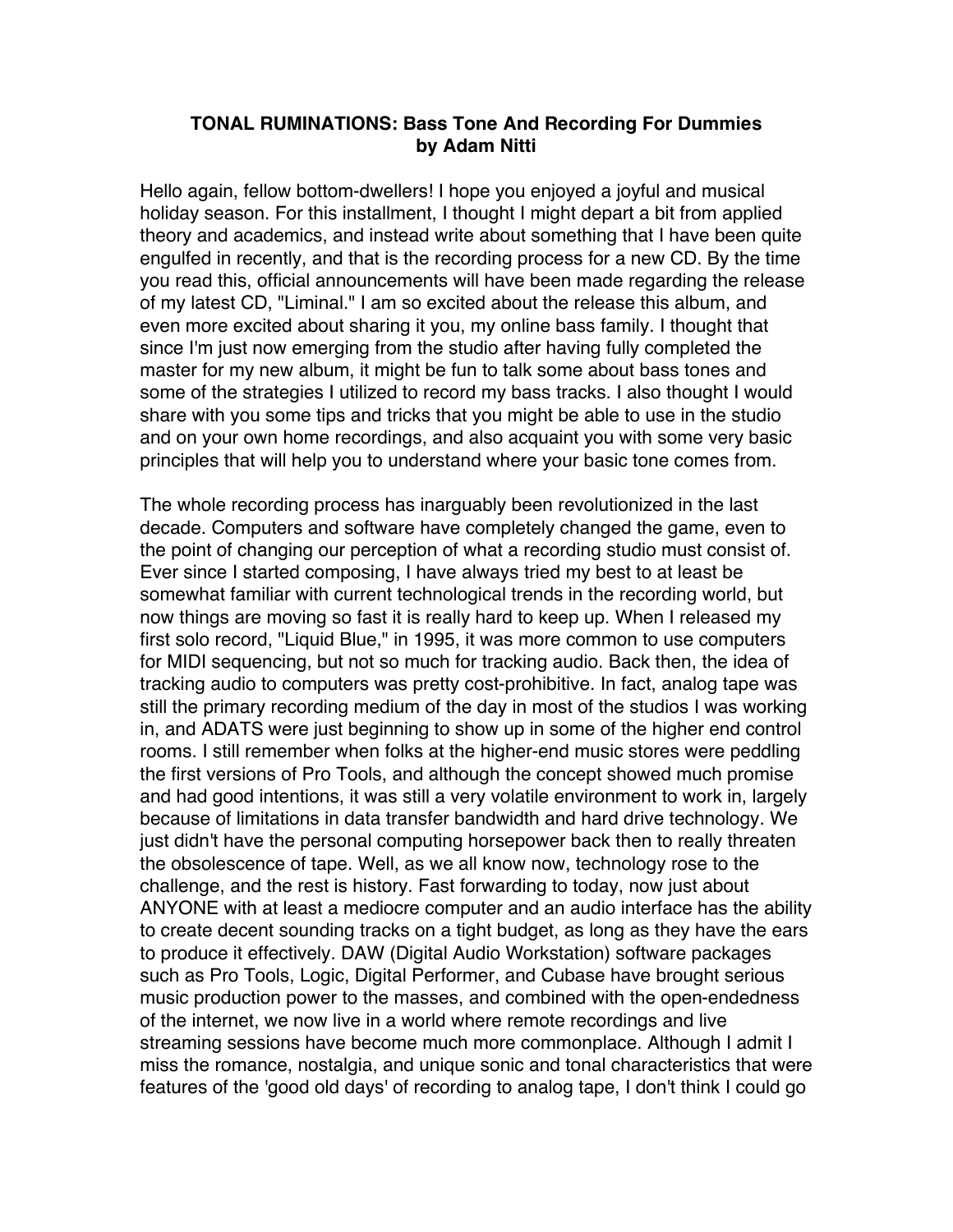back to working in that environment ever again on a regular basis. I've become ever so spoiled by the convenience of audio editing in the digital world. And finally, yes finally, companies are manufacturing products that are now actually sounding really good in the digital domain, which is an added benefit!

For those of you that are curious what tools I currently use, my latest record was tracked primarily in MOTU Digital Performer and Apple Logic Pro, and was mixed entirely in Digidesign Pro Tools. My bass tracks were recorded using a few different signal chains (more on those in a bit...), but most of them ultimately made it into my recording software via an M-Audio Firewire interface. I still marvel over the fact that all of my bass tracks, as well as many of the guitar tracks from my "Liminal" CD were recorded using not much more than my Apple MacBook Pro laptop computer running the aforementioned software. Several years ago, I decided that it would be really cool to have a system that was powerful and portable, since I like to do a lot of 'on-location' remote recording. Years ago when processing speeds started to get really fast and hard drive prices started to get really low, a lot of independent producers like myself decided to build complete systems around laptop computers instead of desktops. With not much more equipment than my MacBook Pro, M-Audio interface, and an external hard drive, nowadays I am able to track all kinds of instruments, even simultaneously, without even threatening a system crash. What a cool world we live in!

### **THE HANDS**

Having just now emerged from the trenches of "recording hell" upon recently completing my latest album, I have ruminated on tonal pursuits almost non-stop as I have worked through my final tracking and mixing stages. Over the years, I have come to learn many things about bass tone, and have likewise discovered some misconceptions regarding how to get it. To be honest, this whole tone thing has become quite an obsession of mine, and I'm convinced it will be a life-long quest for me; I still have so much to learn... However, as I contemplate what to share with you in this article, I am realizing I keep hearing the voice of my first bass instructor whispering in my ears.. Well, honestly it's not so much whispering... It's more like shouting... He incessantly rants, "It's all in the hands, man. The sound is all in your hands." You have probably heard this statement before from someone you respect. It's possible that I could end this article right here with that statement, and save you valuable time that you could maybe use to update your Facebook status, or check out the latest prank-gone-wrong on YouTube. I feel it is probably important to state this from the 'get-go' as it may be fundamentally the most important tonal lesson to get in your head. However, the truth is that this is a primary concept that is in place to remind you that no matter what bass you play, through whatever amp, using whichever strings, at whatever height above sea level, etc, etc..., the quality and style of your phrasing and technique will ultimately be the prevailing factor influencing the characteristics of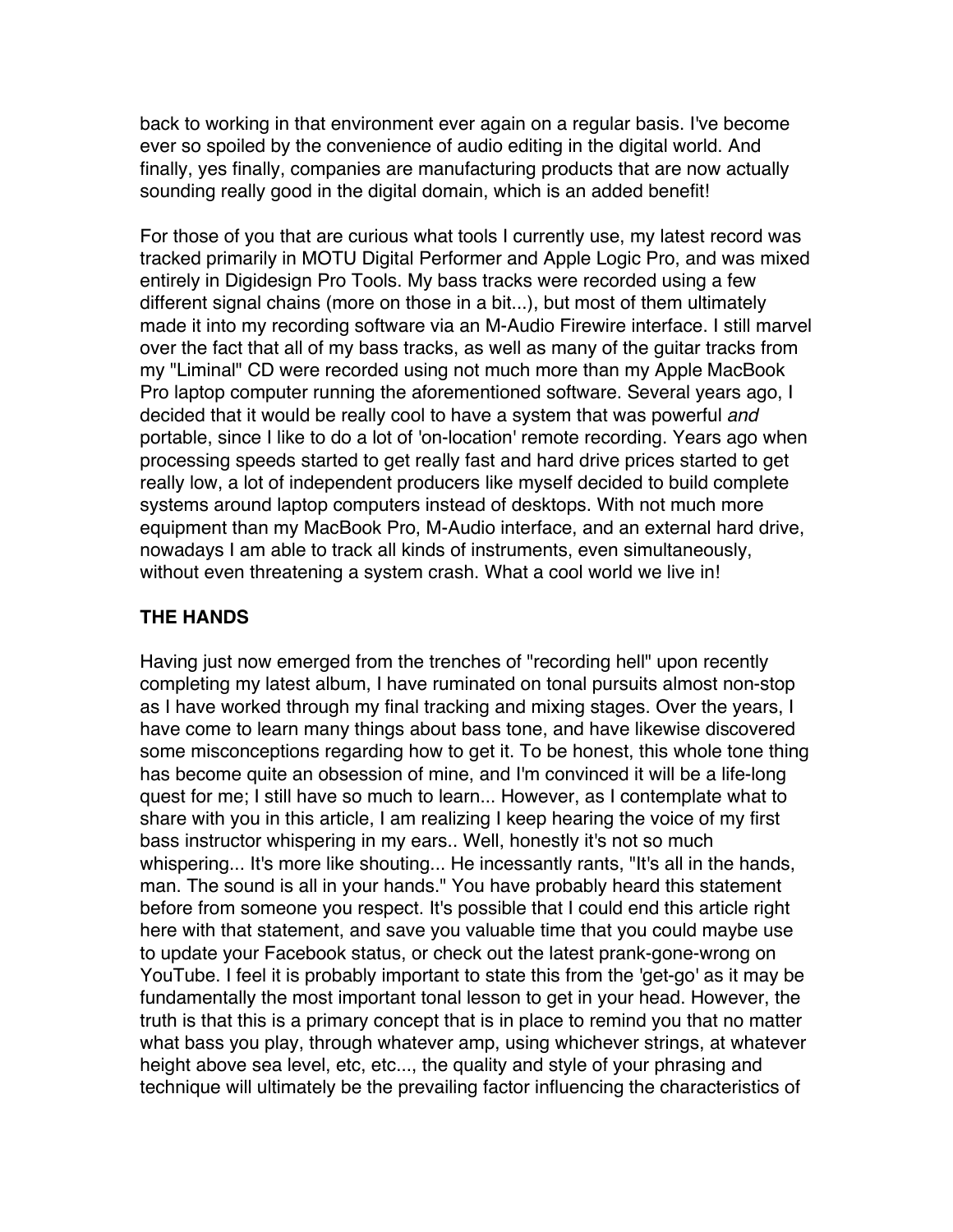your tone. Having said that, this article will attempt to explain a little more in detail how all of those other variables will influence your sound, as well.

## **THE BASS**

At the risk of stating the overwhelmingly obvious, the bass you choose can have a profound influence on your sound. Basses these days are made in all different shapes, colors, and sizes, using all sorts of different woods, metals, composites, electronics, and finishes. Unless you have only played or heard a single bass in your lifetime, then you have discovered that different instruments have uniquely different sounds. For this reason, over the years I have accumulated many different types of basses in an effort to be able to bring a variety of basic tones to recording sessions. Every instrument is going to have its own unique character, but you will find that particular categories of basses will often have a tone that will at least fit into the same "family.". For example, the success of the Fender Jazz Bass has influenced many manufacturers into building their own versions. The characteristic sound of the Jazz Bass mostly comes from the fact that it utilizes 2 jazz pickups placed in a strategic location in the body. Although some Jazz Bass copies might have a different scale length, different electronics, or have their pickups placed in a slightly different location, most will share a basic similar characteristic in tone. (Keep in mind the purpose of this article is not to try and educate you on what specific tones you will get from different wood combinations, or which integrated circuits work best with which preamps. I'll leave those discussions to the luthiers and folks much more qualified than myself. Still, there are some key bits of information here that I hope will help you.)

# **PICKUP PLACEMENT**

In my humble opinion based on my own personal experience, more than any other variable it is the placement of the pickups that will contribute most to the fundamental tonal nature of each instrument. No matter what preamp you run through or how you eq it, you are not going to be able to get a stock single pickup Music Man Stingray to duplicate the slap tone of a mid 70's Jazz Bass. Similarly, you are not going to be able to get a Fender Precision to mimic the fingerstyle tone of a Ken Smith Elite G. I could cite many other examples, but you get the point here. Although there are still many other factors at work, I believe the most basic explanation for an instrument fitting into a tonal category will first and foremost come from the placement of the pickups. Familiarity with different instrumental characteristics is key to the success of a session player or live player working in a variety of genres and styles. When looking for an instrument for the first time or if you are looking to augment your collection, take the time to play many different types of instruments to get a feel for what their most basic tonal nature is. Some newer players don't realize this basic principle when choosing a bass for the first time, and then are later disappointed when they can't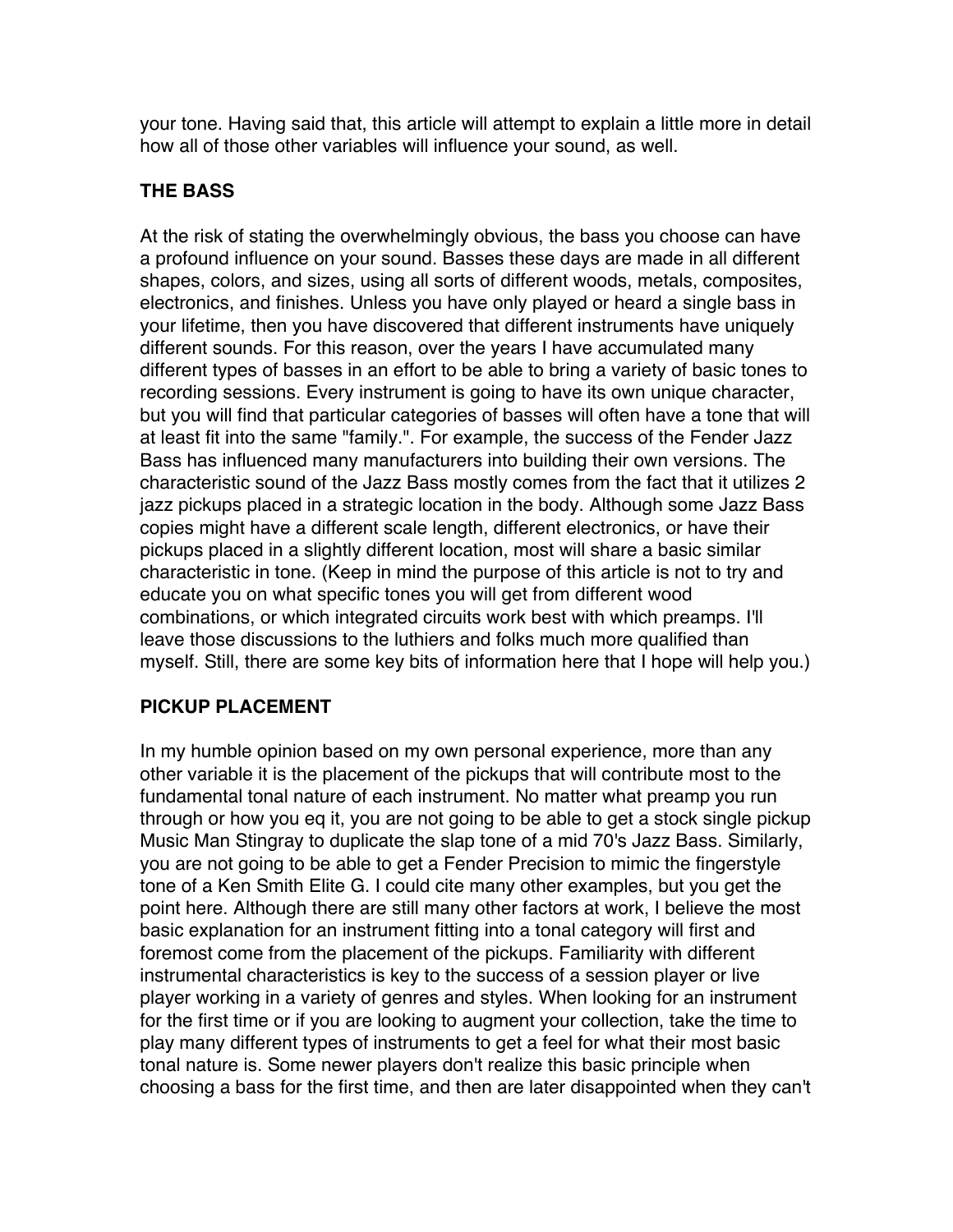get close to the sound of their favorite bassist's tone with their instrument. In a later installment I'd love to get more in depth on the characteristic tones of some of the most popular basses, but for now keep pickup placement in mind when you are listening to bass players live and on recordings. If you have never paid much attention to this before, you will quickly learn to differentiate the different types of instruments used. I have gotten to the point where I can usually identify the specific type of bass that was used on recording without even having seen it.

### **ACTIVE VERSUS PASSIVE**

This can be a source of friendly debate among bass players as to how to get the best tones. Which are better? ...basses that use active electronics or passive electronics? For those of you who may not be familiar with the difference, here is a somewhat oversimplified definition: Active components have the ability to amplify a signal and produce gain, and passive components do not. Applied more specifically to instruments, if your bass requires a battery to make sound, it has active electronics. If your bass makes sound without a battery, then it's a passive instrument. We are not going to cover any in depth electronics discussion or theory here, but it is good to understand the basic differences. Most basses that are active utilize some sort of onboard preamp, which allows you to cut or boost low, midrange, and high frequencies. With the tone controls set at center detent, theoretically the instrument is set flat. But in many cases, even with the tone controls set flat, an active instrument is going to have a louder output than a passive one. A passive bass doesn't have a preamp, and its tone control(s) operate a bit differently. Only with the tone controls set wide open will the bass be set 'flat'. At any other setting, the tone control is attenuated, and for most basses most noticed in the higher frequencies. Think of a passive instrument's tone control as being a sonic buffer to the instrument's natural tonal output.

You might be reading this and making the assumption that an active bass is going to be more versatile and more dynamic than a passive bass. To a certain extent this may be true on paper. However, in the recording world, what you 'see' is not always what you 'hear', so to speak. I have played on many different types of sessions in all sorts of genres and scenarios, and frankly what I have learned about tone along the way has often surprised me. It is true that when played by themselves, many active basses have a sound that is characteristically more 'colorful', more 'full-sounding', or more 'hyped-sounding' than your typical passive bass. This is mostly attributed to the fact that bass's preamp and pickup combination incorporates increases in gain across key frequencies that allow the instrument to have a tone that is more vivid, able to cut through a mix more effectively. However, over the years I have found it interesting to see how the increased tonal bandwidth of my active basses had ultimately influenced engineers and producers in the mixdown stages.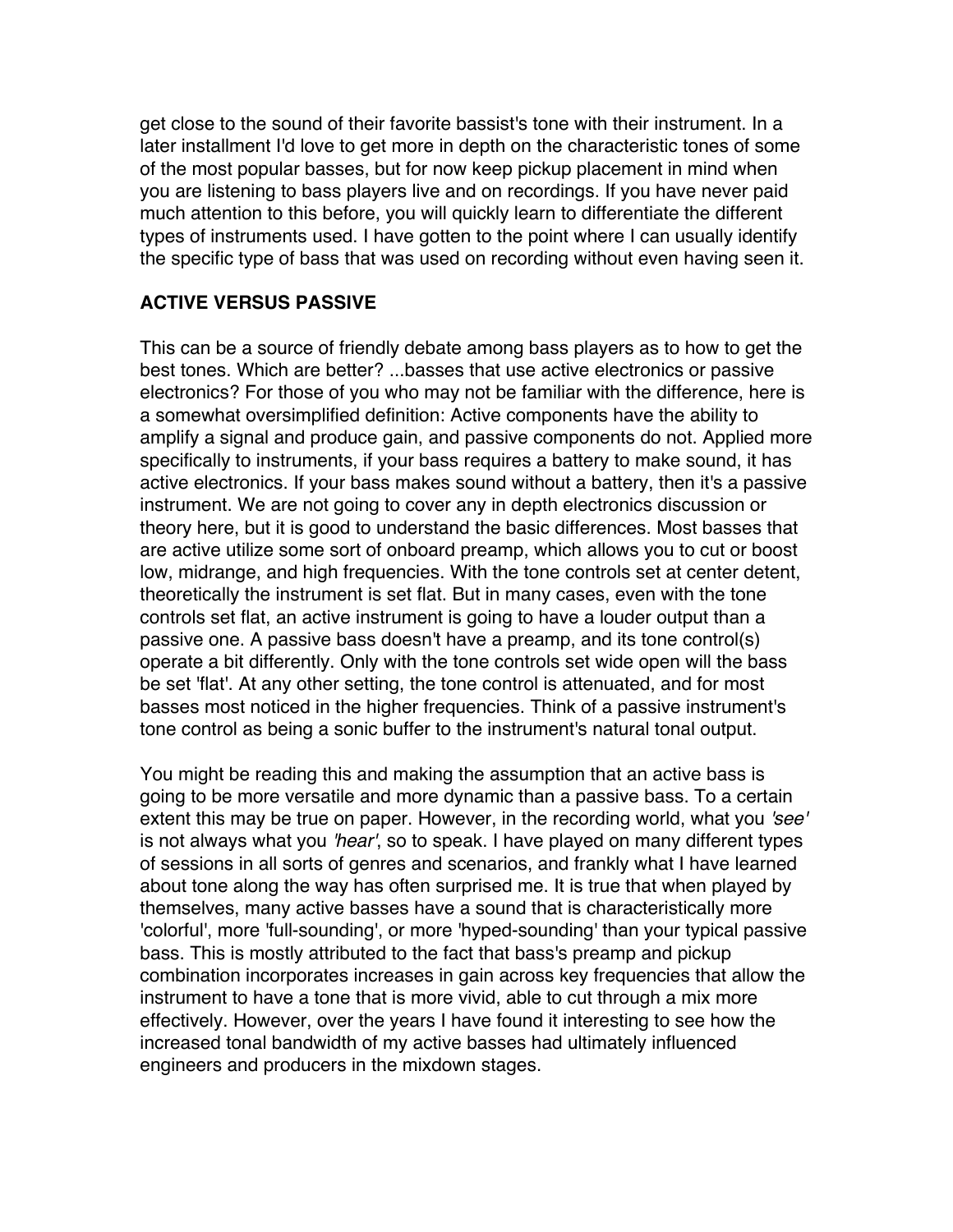### **THE MIX AND YOU**

A little bit of history, here... As I became more involved with different types of recording sessions over the years, I noticed that in a significant number of the master sessions I played on in which I was using an active instrument, the perceived level of my bass in the final mix would often be lower than expected, and I would find myself struggling a bit to hear definition in the lines i had played. Conversely, on master sessions in which I used passive basses, I would notice that the bass would often seem much more present in the final mix, fitting in its own space among the other instruments, with every note audible. This perplexed me for a long time before I finally figured out what was going on. The huge dynamic range of some active basses gives them more tonal character, but it can also mean that they occupy some of the same tonal space in a mix that would already be occupied by guitars, keyboards, and even vocals. For this reason, if a mixdown engineer perceives your bass level to be competing with other instruments or in the way of other parts in the mix, then your bass level will usually be lowered until it is out of the way. Unfortunately, this can mean that your bassline might lose some identity or definition in the mix. A passive bass can be looked at as having a more 'narrow' tonal bandwidth; for this reason, it can often sit better in ensemble mixes, occupying its own space without competing too much with other instruments. The net result is that a mixing engineer can have more confidence in keeping the bass level higher, because the bass tone does not step on the other mix elements as much. One of the most common misconceptions that players mistakenly embrace is that their recorded bass tone needs to have an abundance of low end in order to be punchy. Subsequently, they will dial in some bass boost using their onboard active eq's thinking it will help them to maintain a presence in the mix. Unfortunately, it is often this extra low end level that ends up encroaching upon the other instruments most noticeably, and an experienced mixing engineer will either have to dial out significant low end or bring the bass level down overall in an effort to sustain mix clarity and eliminate 'muddiness'. Keep these key points in mind the next time you record and try your best to listen to your mixes as objectively as possible. Learn to differentiate the frequencies coming from your bass that excessively stand out or are more hidden, and don't be afraid to cut some recorded frequencies in an effort to find the best sonic space for your bass to sit in. And finally, don't be surprised if the engineer on your session ends up preferring the sound of your passive bass to your active one.

#### **THE SIGNAL CHAIN**

Your *signal chain* is the path that leads from your bass to the recording console at the studio, or if you are recording at home using an audio interface, the path between your bass and your audio interface's input. A signal chain can be very simple, very complex, or anything in between. However, at the very least you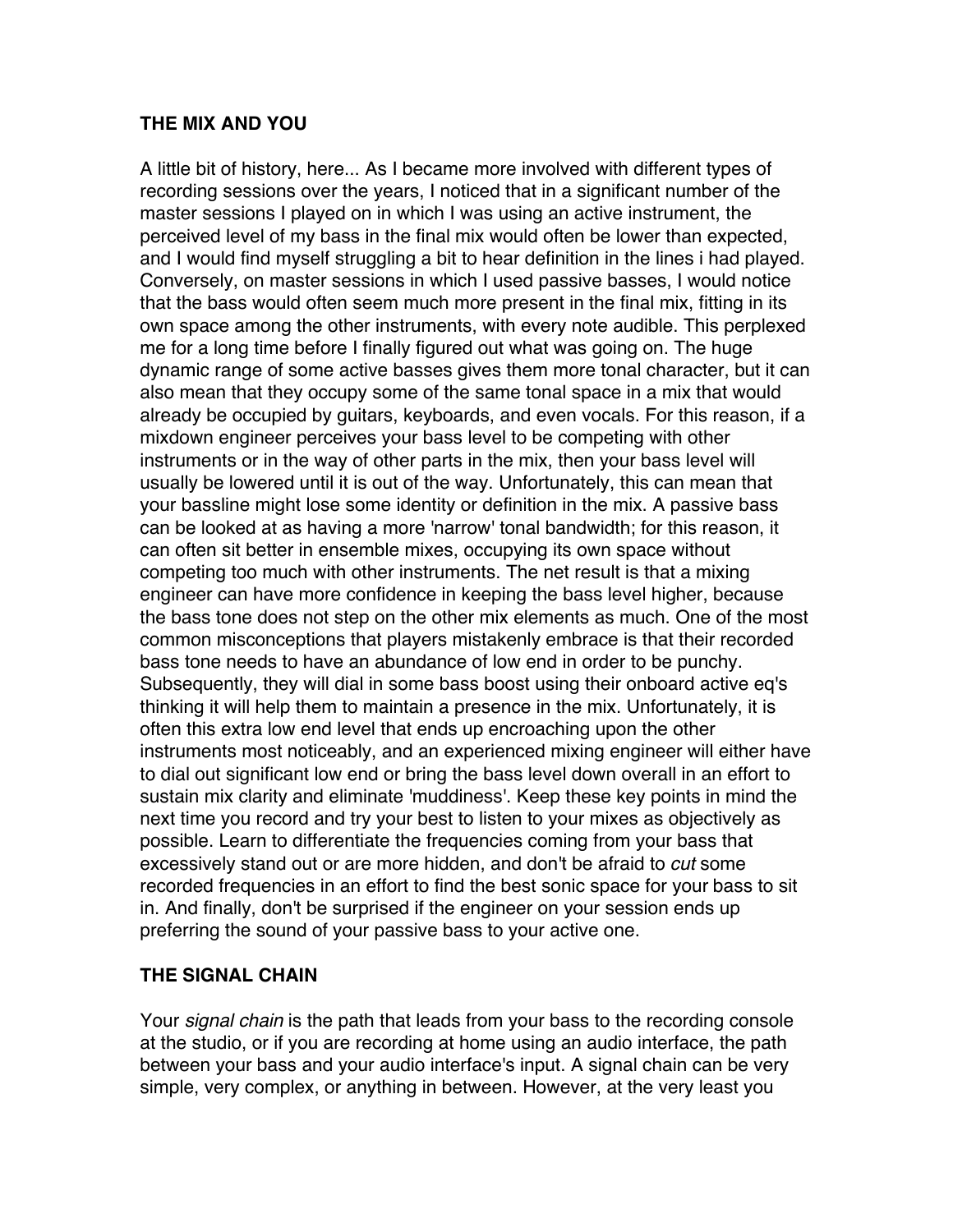need to make sure that your signal chain's output matches the impedance of the input of the console or interface you are using; otherwise, quite simply your tone will be compromised and you will have issues trying to get a proper signal level for recording. For this reason, a bass D.I. box (Direct Input) or preamp is often used as the last component in a bass player's signal chain before being recorded. There are all different kinds of shapes and sizes of bass D.I.'s out there, some inexpensive and some very expensive. They all accomplish basically the same task, but some are designed to color your tone, while others are designed to sound as transparent as possible.

One of the challenges of recording bass, especially in the digital domain, is making sure that you are not ending up with tracks that sound sterile or brash. Although inexpensive audio interfaces have become commonplace offerings from a variety of manufacturers, they don't always include good mic pre's or good quality A/D and D/A converters. (These converters are what translate your analog bass signal coming from your signal chain into a digital signal and allow it to be edited and manipulated in the software you are using.) For this reason, you will find that you won't always get the best results if you plug your bass straight into your audio interface when recording your tracks. It is often helpful to be able to incorporate a bit of very subtle 'color' through your signal chain through the use of a D.I. or preamp. This is another example in which a good-sounding signal chain component can help you to avoid having to use the onboard preamp of your digital interface, thereby protecting the integrity of your tone more effectively.

Ever since moving to Nashville, I've discovered that many of the engineers I have worked with have similar approaches to recording bass. As a studio bassist, my tone is my business card, so I'm always concerned with its quality, and I really try to learn something from every session I am a part of. I have made it a point to engage in tonal dialogue with the engineers on sessions, always wanting to make sure they are getting what they need from me. Especially in pop and rock settings, the engineers I typically work with really like to get 2 individual D.I. lines from me, one clean and one dirty. They will then record them onto separate tracks so that they can be later blended together in the mix. It's a great method for expanding the dynamics of the bass part in a recorded track, and it allows engineers and producers to essentially work with 2 different tones. Rarely am I asked on sessions to also provide a miked amp signal, but I have done some before in which I have provided 3 signals: one clean, one dirty, and an amp track.

My current studio signal chain which includes an amp line is illustrated in figure 1: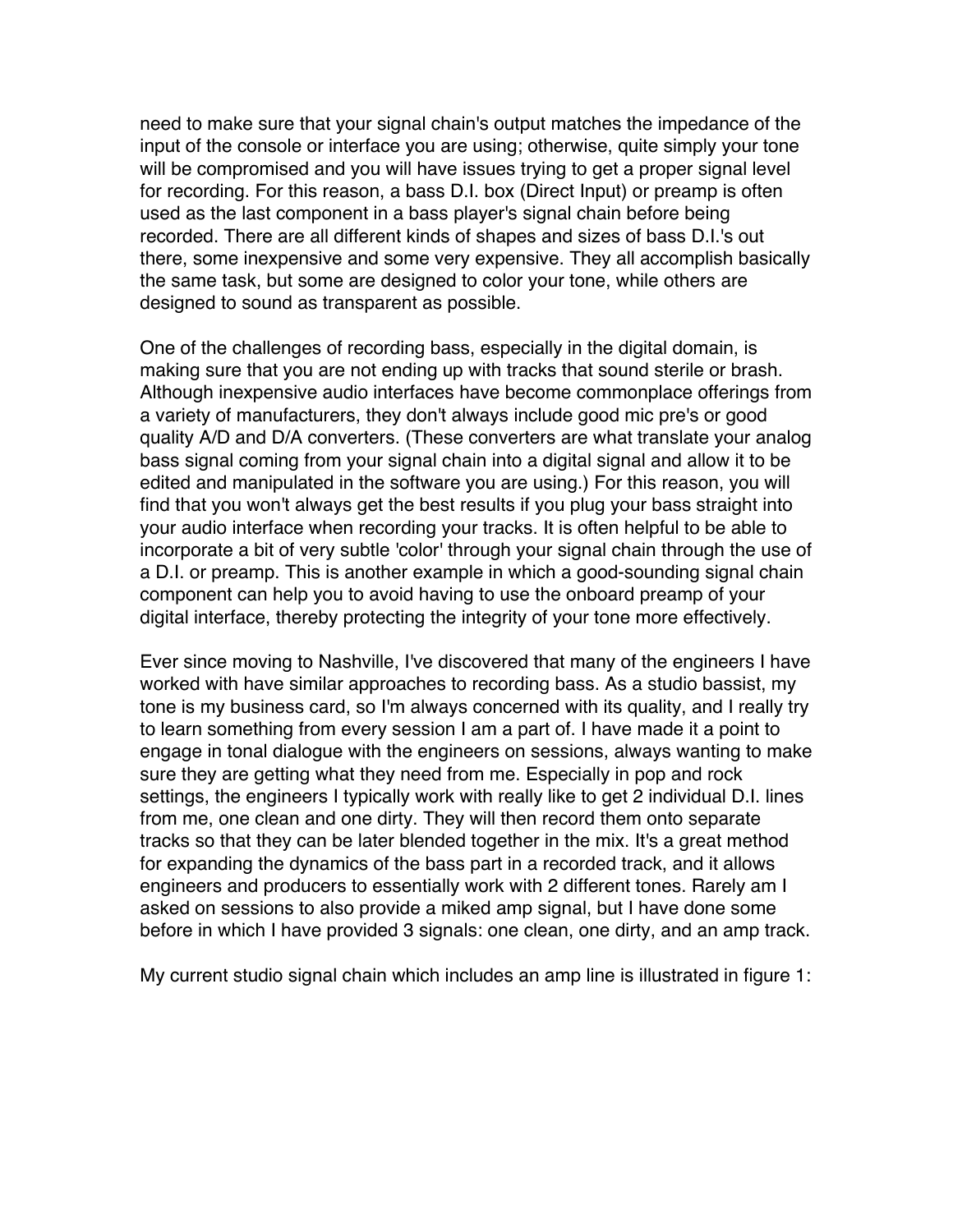

From top to bottom, this diagram shows my clean D.I. line, my dirty D.I. line, and my amp line, all being sent to the console simultaneously. This is about as complex as it can get for me, and often it is appropriate to completely bypass or even remove certain components from the chain if they are not contributing something necessary or beneficial to my bass's natural sound. This chain is what I will typically bring to more elaborate master sessions if an engineer wants a combination of D.I. and amp signals that he or she can blend in a final mix. However, it is becoming less and less common for me to bring an amp to a session. It should also be noted that I like to bring several types of basses to sessions so that I have a variety of bass tones to choose from. Rather than attempt to change or modify a bass's tone using drastic eq settings or pedals, I will always choose the instrument that is most suited for the job on its own and without much need for any tonal tweaking. You will notice that I am using 2 compressors in-line, the T.L. Audio for the 2 D.I. lines, and the Aphex for the amp line. Although I have these in the chain, I must emphasize that I use very little compression on my signal. I use compressors more for tonal color than anything else, since they can subtly affect your sound even when the compression ratios are set very low. One mistake that some bass players often make is the use of too much compression in their sound. Unless you are going for a super-squashed sound on your recording or in your live setup for effect, you should strive to use compressors very sparingly, and instead depend on your hands mostly for dynamics control. You don't want to have a compressor set to where you can hear it 'breathe' as the bass signal moves in and out its threshold. In my opinion, if you are going to use one at all, use very conservative ratios and threshold settings at first, and above all else, use your EARS and not your EYES to determine whether or not it is doing something helpful or harmful to your sound!

#### **RE-AMPING**